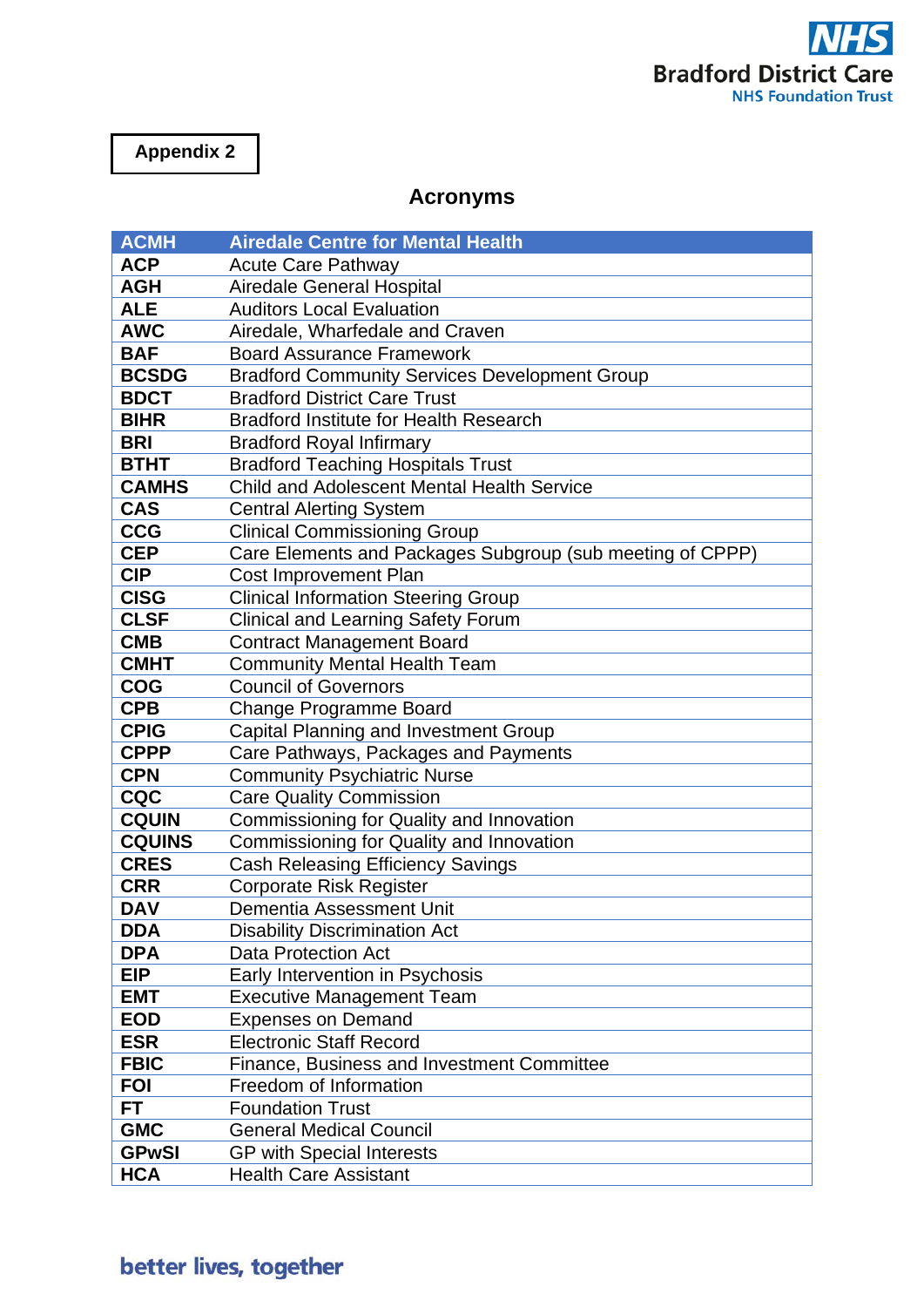**NHS Bradford District Care NHS Foundation Trust** 

| <b>HSE</b>        | <b>Health and Safety Executive</b>                                  |
|-------------------|---------------------------------------------------------------------|
| <b>IAPT</b>       | Improving Access to Psychological Therapies                         |
| <b>IBP</b>        | <b>Integrated Business Plan</b>                                     |
| <b>ICB</b>        | <b>Integrated Change Board</b>                                      |
| <b>ICO</b>        | <b>Information Commission's Office</b>                              |
| IG                | <b>Information Governance</b>                                       |
| <b>IHTT</b>       | <b>Intensive Home Treatment Team</b>                                |
| IP                | Inpatient                                                           |
| <b>JC&amp;NC</b>  | Joint Consultation and Negotiating Committee                        |
| <b>KPI</b>        | Key Performance Indicator                                           |
| LA                | <b>Local Authority</b>                                              |
| LD                | <b>Learning Disabilities</b>                                        |
| <b>LMH</b>        | <b>Linfield Mount Hospital</b>                                      |
| <b>LSS</b>        | <b>Low Secure Services</b>                                          |
| <b>MATs</b>       | Memory Assessment and Treatment Service                             |
| <b>MHA</b>        | <b>Mental Health Act</b>                                            |
| <b>MHLC</b>       | <b>Mental Health Legislation Committee</b>                          |
| <b>NED</b>        | <b>Non-Executive Directors</b>                                      |
| <b>NICE</b>       | National Institute of Clinical Excellence                           |
| <b>NPSA</b>       | <b>National Patient Safety Agency</b>                               |
| <b>NWW</b>        | New Ways of Working                                                 |
| <b>OAT</b>        | Out of Area Treatment                                               |
| <b>OP</b>         | Outpatients                                                         |
| <b>OPMH</b>       | <b>Older People's Mental Health</b>                                 |
| <b>OSC</b>        | <b>Overview and Scrutiny Committee</b>                              |
| ОT                | <b>Occupational Therapy</b>                                         |
| <b>PBC</b>        | <b>Practice Based Commissioning</b>                                 |
| <b>PBR</b>        | <b>Payment by Results</b>                                           |
| <b>PCT</b>        | <b>Primary Care Trust</b>                                           |
| <b>PEAT</b>       | <b>Patient Environment Action Team</b>                              |
| <b>PGD</b>        | <b>Patient Group Directive</b>                                      |
| <b>PICU</b>       | Psychosis Intensive Care Unit                                       |
| QSC<br><b>QPG</b> | <b>Quality Safety Committee</b>                                     |
| <b>RAG</b>        | <b>Quality and Performance Group</b><br><b>Risk Assurance Group</b> |
| <b>RiO</b>        | The Trust's electronic patient record system (mental health)        |
| <b>RGN</b>        | <b>Registered General Nurse</b>                                     |
| <b>RTT</b>        | <b>Referral To Treatment Time</b>                                   |
| <b>SCR</b>        | <b>Serious Case Review</b>                                          |
| <b>SDG</b>        | <b>Service Development Group</b>                                    |
| <b>SGC</b>        | <b>Service Governance Committee</b>                                 |
| SI                | Serious Incident                                                    |
| <b>SIDG</b>       | Service Improvement and Development Group                           |
| <b>SIRO</b>       | <b>Senior Information Risk Officer</b>                              |
| <b>SLA</b>        | Service Level Agreement                                             |
| <b>SMB</b>        | <b>Senior Managers Briefing</b>                                     |
| <b>SPA</b>        | <b>Single Point of Access</b>                                       |
|                   |                                                                     |

## better lives, together